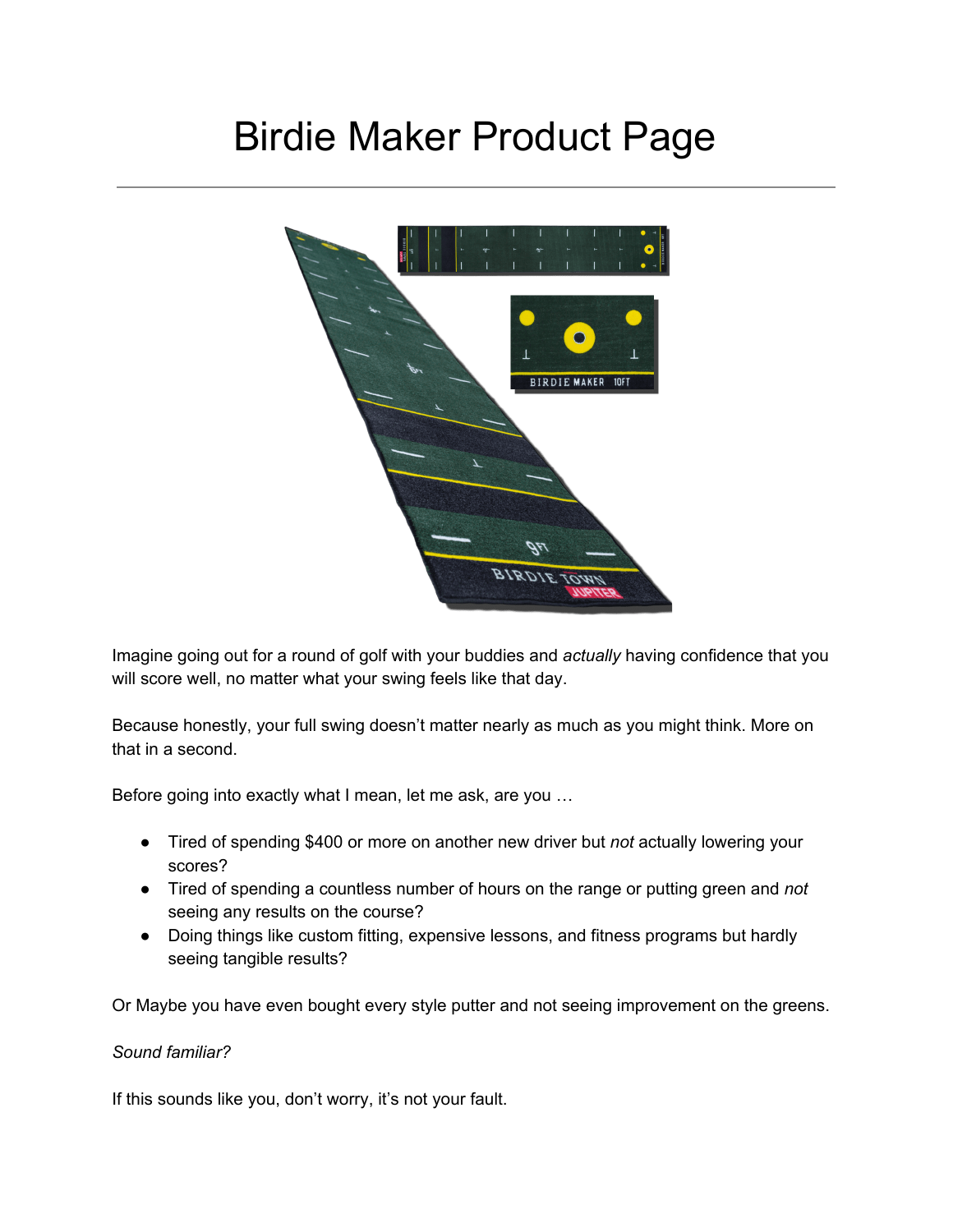### **Let me say it again, it's not your fault.**

Lowering your scores shouldn't feel like a tedious, long process of having to hit jumbo buckets of balls until your hands bleed.

Scoring better consistently doesn't need to be overly complicated.

*It's NOT about hitting your drives longer.*

*It's NOT about hitting every green and flagging every iron shot.*

*It's NOT learning to hit a splash bunker shot or mastering the perfect flop shot like Phil.*

### **Scoring better is all about improving the one part of your game that really matters.**

According to [Shot](https://www.golfmagic.com/golf-news/how-many-greens-regulation-should-you-be-hitting-based-your-handicap) By Shot, *"A single-digit handicap only hit between 8-12 greens per round. But if you're shooting in the 80s or 90s, you're only averaging around 6 greens. And if you're shooting over 100, you're maybe hitting 3 greens per round."*

As you can see from the stats, great golf isn't about hitting 14 fairways and 18 greens.

## **Playing great golf and shooting lower scores consistently, always comes down to putting.**

It's all about learning to roll the rock and create a consistent putting stroke that you can depend on, even your swing isn't there. Because let's be honest, some days you have no clue where it's going to go off the tee or even on your approach shots.

But if you are confident about your putting, none of those stats really matter. Even if you only hit 6-9 greens eacg round, your putting can change everything.

Just think back to the last time you were stripping everything down the middle and flagging every iron but you couldn't buy a putt.

#### *Felt pretty terrible, doesn't it?*

We want to help you avoid those horrible feelings in the future and made the perfect fix.

## **It's the one-of-a-kind Birdie Maker and it's your solution to consistently lowering your scores.**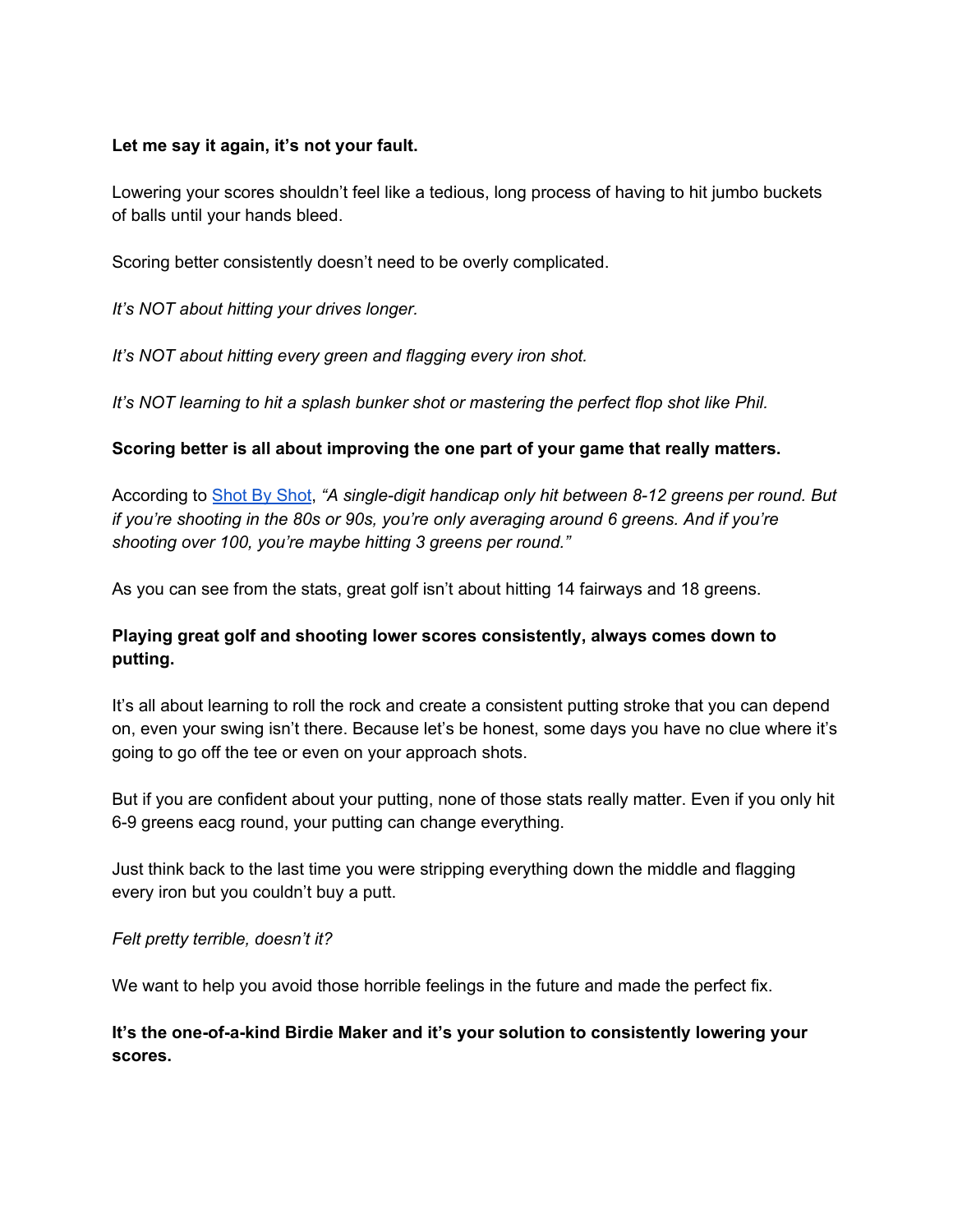Now, with the Birdie Maker for only \$99, you can FINALLY purchase a tool that will help you improve your game by practicing the right way, every single time. You can finally make practice fun, do it at home and bring those skills to the course.

Again, you don't need to spend hundreds of dollars on a new driver, expensive lessons or even a new Scotty Cameron putter.

While some of these methods can help incrementally, they aren't really going to move the needle and help you lower your scores.

To get real change and have it actually last, you need something that will consistently help you on the greens.

Because let's face it, shots inside 100 yards, specifically putting, are what really counts.

According to Golf [Digest](https://www.golfdigest.com/story/how-many-putts-does-the-average-golfer-make-new-data-shows-you-need-more-time-on-the-practice-greenand-the-range), *"We use the putter 41.3 percent of the time (including from the fringe)."*

Just look at the PGA Tour and you will notice that almost every tournament comes down to putting. Whoever is putting well that week, tends to win.

*So why are you spending all your time working on your driver, irons, and wedges?*

## **Instead, you should spend time working on the part of your game that is crucial at any level.**

If you're a great putter, you can spray it off the tee, thin it over the green, hit an okay chip and still make par. Remember, there are no pictures on the scorecard. And if you do this throughout the day, you can save any round from poor ball striking with a hot putter.

The problem is that most golfers don't like practicing putting and if they do, aren't doing it to actually improve. Most golfers think of putting practice as tedious, monotonous, and not nearly as exciting as bombing drivers all day.

But if you're trying to actually *improve your game*, getting in the reps is essential to improving your putting. As the great Ben Hogan said,*"There is no similarity between golf and putting; they are two different games. One played in the air and the other on the ground."*

**Luckily, the Birdie Maker makes your ground game much better.** Plus, it makes it fun, convenient, and will actually help you improve your putting technique, unlike most putting greens.

You can still go the range, bang balls, launch drivers, and *NOT* sacrifice rounds with your buddies from spending all your time on the putting green practicing.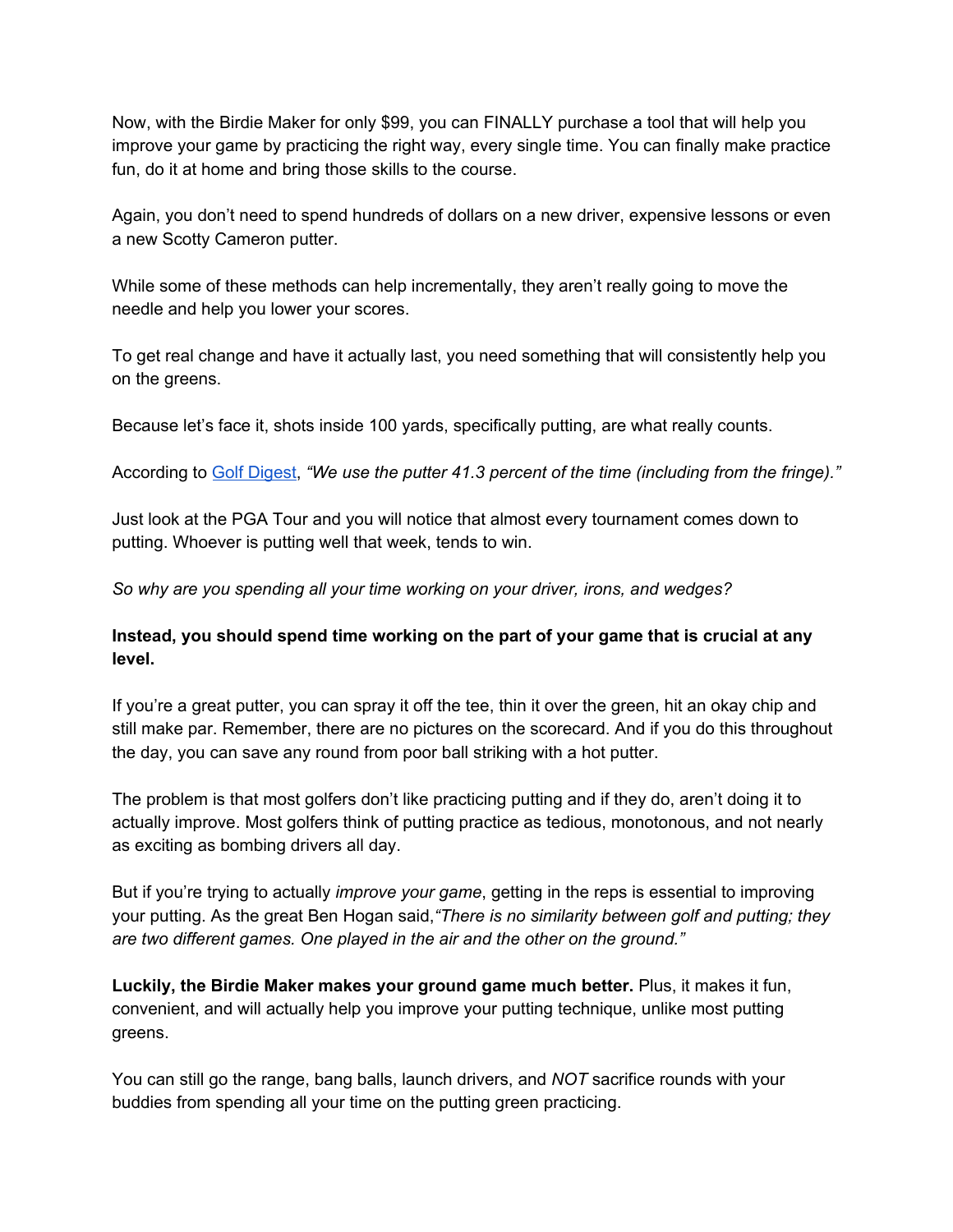Because your secret weapon is the Birdie Maker putting mat. It can be used in your home or office easily so you can train away from the course. It's the training tool that you can use, day in and day out to help you easily lower your scores.

Here's how it can help…



# Benefits of the Birdie Maker

# Green Like Conditions

The Birdie Maker simulates the grain on a real putting green that runs around an average of 10 on the stimp meter. To give context, most PGA Tour events are between 12-13 speed while the majority of public courses are around 10 or less.

This makes it feel like you're actually at the putting green while at the convenience of your home or office. Plus, the Birdie Maker is constructed with a durable, heavy-rubber backing that allows the mat to lie smooth and flat on any surface, even carpet.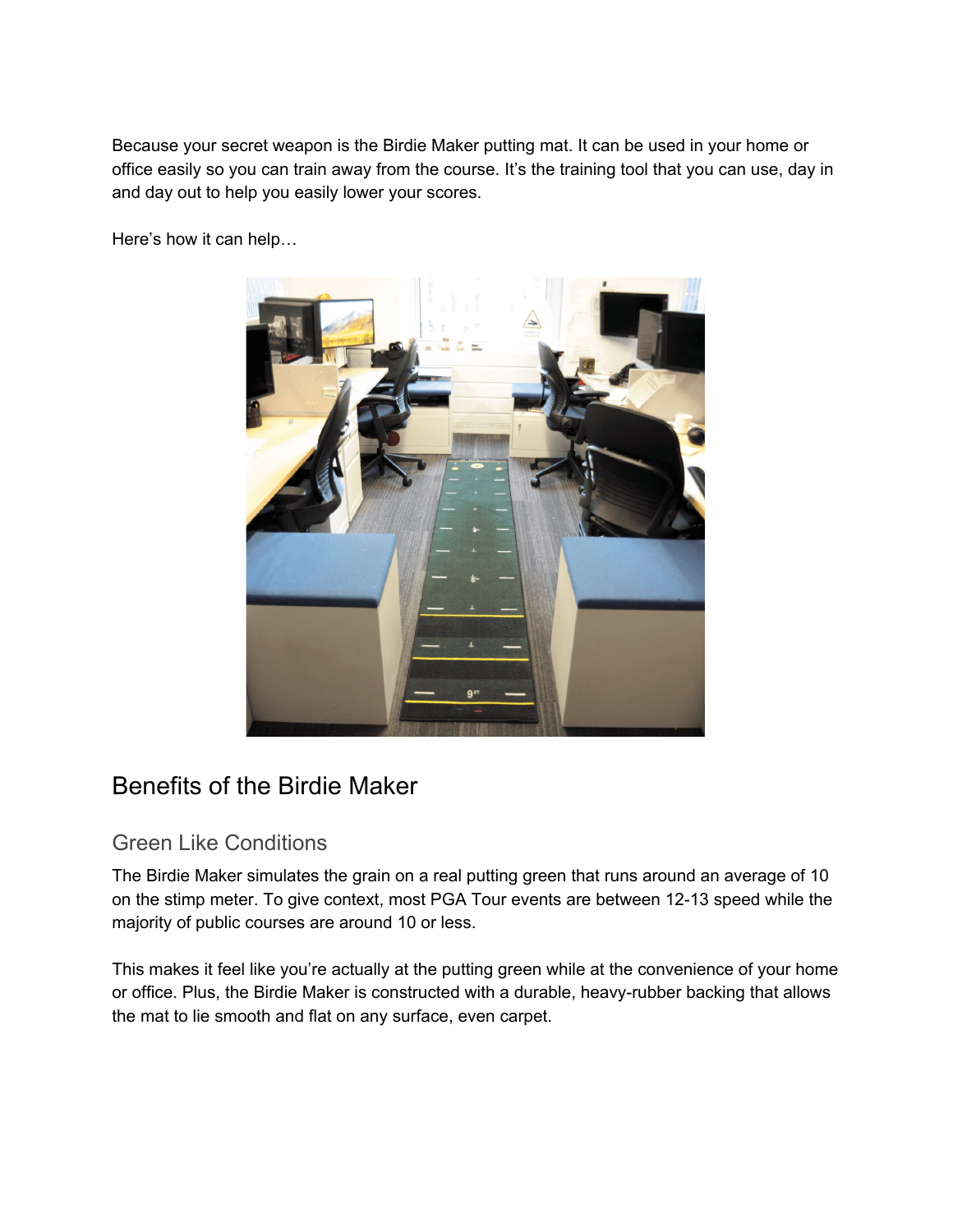# Built-In Putting Improvement Capabilities

The Birdie Maker is designed to help you practice at the home or at the office with purposeful practice. This isn't one of those mats that's just a piece of carpet with a hole at the end and some cute bunkers or water for looks.

# **This putting mat was created to help you master both speed and direction so you're confident standing over any putt on the course.**

Here's exactly how the mat trains you for success...

### The Instructional Side (Aim + Alignment)

Your aim is more important than getting the perfect read when it comes to putting. If you're not aligned properly, even the best green reader will always struggle on the greens.

But the Bridie Maker is a game improvement mat to help with that. It also has a ball position putting guide to make sure you have the ball in the correct part of your stance. This makes it easy to position the ball in front-center part of your stance every single time.

Additionally, it also has the putting "T" ahead of the mark to make sure your face is square to the target. Because if your face isn't aligned with the intended target, good luck ever sinking putts on a consistent basis.

## Aim Small to Miss Small

If you listen closely to PGA players interviews after a victory, most of the time you will hear them say things like *"I tried to pick the smallest target and trust it*" or in putting, *"I was just really committed to my read and picking my spot."*

PGA Tour players are like military snipers when it comes to putting. Both use the motto, *"Aim small, miss small."*

And the Birdie Maker helps you aim much smaller than just hitting putts like a zombie on the putting green who aims at the entire hole.

The Birdie Maker has two small yellow target holes that are half the size of a regulation cup to help focus on a small target. But it also does have one regulation size hole in between to help you aim at for other putting drills

The different sized targets will help you improve your misses so everything is a gimme on the course.